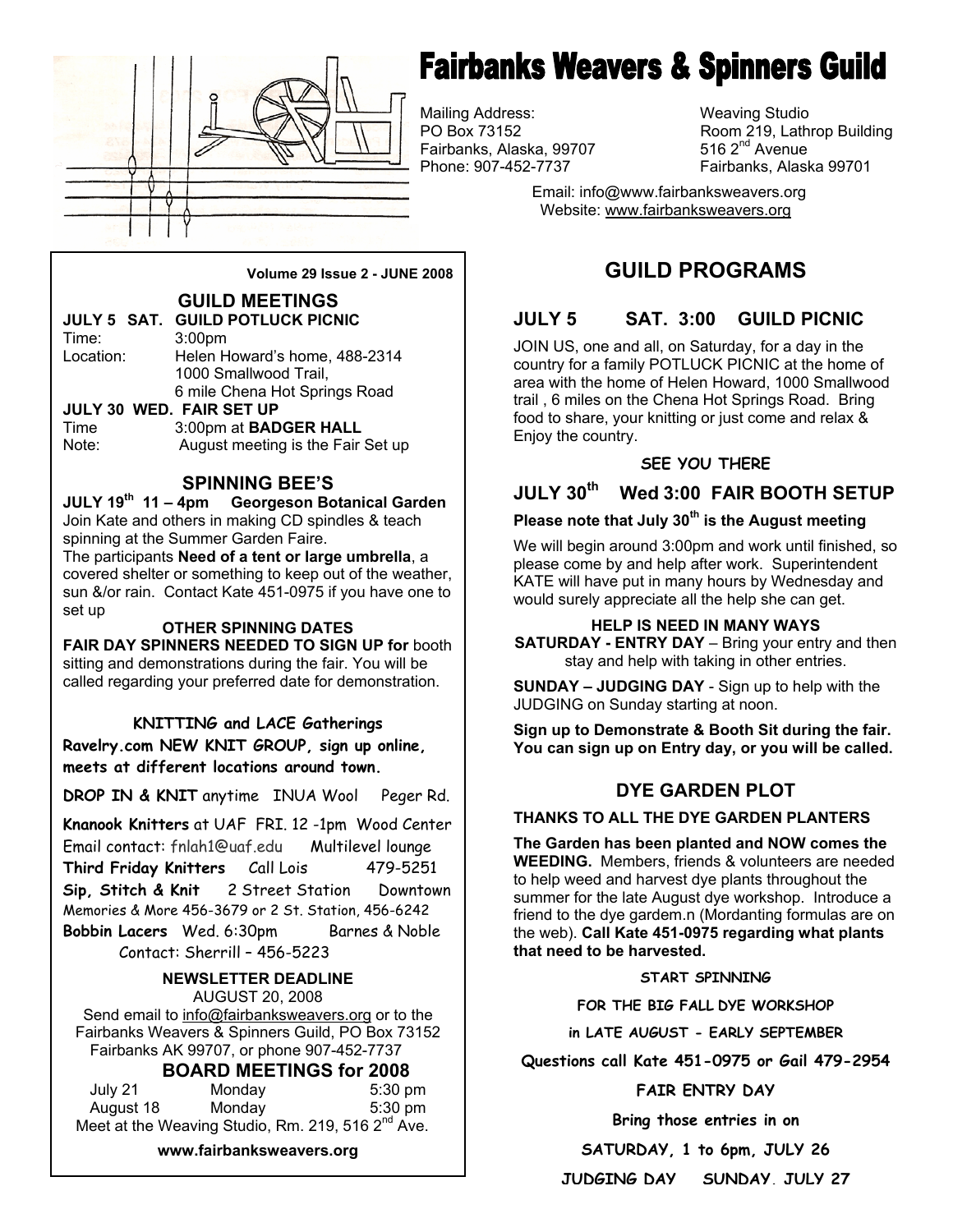**FAIR THEME: Pirates of the Carrots and Beans FAIR COLORS: Purple, orange and Green FAIR FLOWER:** Pans

**PLAN THOSE FAIR ENTRIES NOW FAIR ENTRY DAY: JULY 26 Photo by Penn** 

#### **MESSAGE FROM THE VICE PRESIDENT AND PROGRAM CHAIRMAN**

 Devta is still looking for program ideas, Thanks to all of you that expressed ideas.

Please be timely with your suggestions.

 If you have any skill or talent that you would like to share at a guild meeting please step forward at this time! Call Devta, 479-9722. Dig deep into your repertoire of talents and see what you have to share!

Thank you! Devta Khalsa 479-9722

#### **OFFICERS FOR 2008**

| President                                | <b>Tracy Duffield</b> | 458-7117 |  |
|------------------------------------------|-----------------------|----------|--|
| Vice President                           | Devta Khalsa          | 479-9722 |  |
| Secretary                                | Kate Hedstrom         | 451-0975 |  |
| Treasurer                                | DeLaina Stacey        | 479-3034 |  |
| Historian                                | <b>Becky Hammond</b>  | 490-4464 |  |
| Board of Directors:                      |                       |          |  |
| Barbara Ebbesson                         |                       | 479-0440 |  |
| Martin Miller                            |                       | 374-1995 |  |
| Jane Gregory                             |                       | 457-7707 |  |
| Sue Englebrecht                          |                       | 457-1794 |  |
| <b>Appointed or Volunteer Positions:</b> |                       |          |  |
| Librarian                                | Barbara Ebbesson      | 479-0440 |  |
| Hospitality                              | Open                  |          |  |
| Newsletter Martin Miller/Penny Wakefield |                       |          |  |
| Fair Supervisor                          | Kate Hedstrom         | 451-0975 |  |
| Workshops                                | Alice Stickney        | 479-3425 |  |
|                                          | Penny Wakefield       | 457-4124 |  |
| Dye Garden                               | Gail Mayo             | 479-2954 |  |
| Spinning Study Group Alice Stickney      | 479-3425              |          |  |

**A Big Thank You to the Members who stepped up to be Officers & Board members.**

#### **MEMBERS IN THE NEWS**

Welcome to new members **KRISTEN HANEY,** one of our Fiberarts Award winners and **SUSAN KIRSCHENBAUM**  who just recently joined the guild.

**GAYLE HAZEN** & daughter are off to Greece with the Fairbanks Symphony and with husband Lee who plays percussion.

**MARJORIE REES**, our Australia member was in town for a short visit. She hasn't changed a bit, as active as ever.

**LINDE KIENLE** will be presenting two one week classes at the Fairbanks Summer Arts Festival. So check out The Festival catalog online and sign up, her classes always fill up early.

**KAY PETAL** still has The Online class link www.howtofelt.com A video of 'how to make an egg' can be found at the following http://www.feltalive.com/basicshapevideo.htm & a website just for my Felt Characters known as Felt Alive Wool Sculptures, website: www.feltalive.com If you haven't been to the above sites – you should go – it definitely is well worth the visit.



### **NEW SHOP IN TOWN The Stash!**

A Knit-a-thon! Was held last week but it's not to late to get in on the Chemo Hats. Open to all those who would like to help out the Interior Cancer Association... And provide people with soft, warm hats as they are going through chemotherapy. Can't knit? That's okay, crochet is fine too! Can't make the Knita-thon? That's okay... We will be accepting handmade 'soft' hats through July 11th! Call or come by The Stash for more information!

Sisters, Terri Austin & Shelley Doyal will be having aTrunk Show of Blue Flamingo Designs on First Friday, July 4th Janie Magelky PO Box 71115 Fairbanks, AK 99707 460-4071 thestashalaska@gmail.com

Located on 544 Third Avenue between Cushman and Lacy. They are looking for artisans etc to consign handiwork of any kind, paintings, sculpture etc. Call or stop by Owners: Janie Magelky, Rachael Brechan, Laura Walker

email: thestashalaska@gmail.com

blog: http://threadsinmystash.wordpress.com/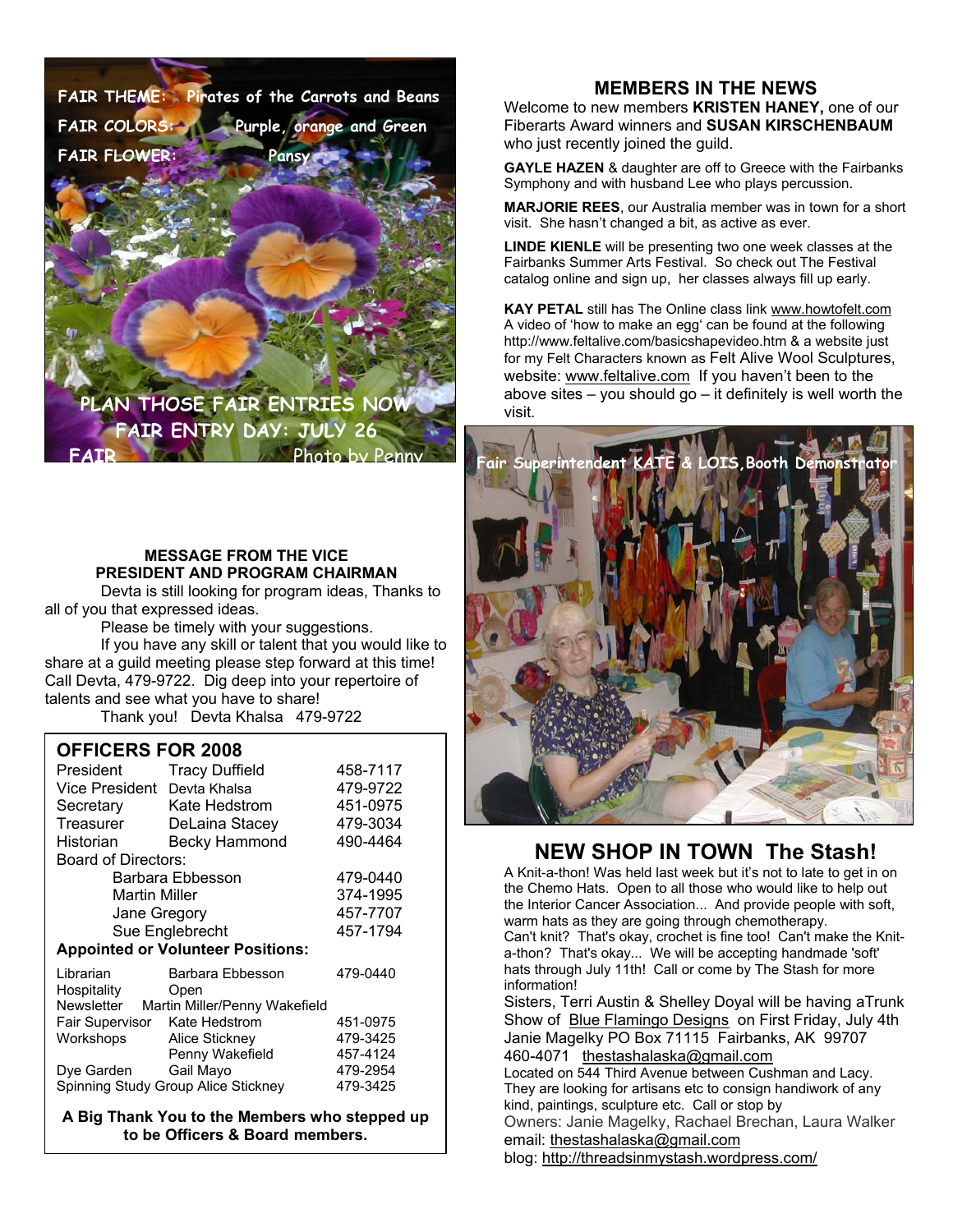## WORKSHOPS UPDATE July 10 Thurs Jelly Jar Basket Wall Pocket Basket

| <b>JUIV IJ</b>                 | oun    | <i><b>YVAII FUUNGL DASNGL</b></i>       |  |  |
|--------------------------------|--------|-----------------------------------------|--|--|
| Sept. 4                        | Thurs. | ART 127: Intro Weaving                  |  |  |
| Sept. 6                        | Sat.   | <b>LARGE TOTE BASKET</b>                |  |  |
| Sept. 7                        | Sun.   | <b>QUILT BASKET</b>                     |  |  |
| Sept. 26                       |        | Fri. LECTURE: "Using Your Yarns; A Look |  |  |
|                                |        | at the Creative Process"                |  |  |
| TWO (1 DAY) SPINNING WORKSHOPS |        |                                         |  |  |
| Sept 27                        | Sat.   | "Five Quick Novelty Yarns"              |  |  |
| Sept 28                        | Sun.   | "Luxury American Fibers"                |  |  |
|                                |        |                                         |  |  |

## **July 10 (Thurs).......... Jelly Jar Basket**

This basket can be used to hold jars of your home made

jams as gifts, condiments on your table, items on your desk or other small treasures. It is about 7" long with a wire and wood swing handle. You pick



your own accent colors from several I will have already dyed for you. Take this class either on a weekend or a

weekday.........Limit 8 people per class.

INSTRUCTOR: JODI GOUWENS, 474-9144 LOCATION: Instructor's home off University Avenue HOURS: 10 am to 5 pm FEE: \$40 includes basketry materials + \$2 to stain if you wish. -- \$20 deposit required REGISTER: Call 474-9144

## **July 13 (Sun)............ Wall Pocket Basket**

You pick from a variety of wire hangers. I often have moose, cats, dogs and some others. Dyed reed adds color

to the side of the basket. This small basket hangs on the wall to hold pencil and paper by the phone, a color

spot of dried flowers or many other treasures.



Take this class either on a

weekend or a weekday.........Limit 8 people per class. **MATERIALS:** Lunch, heavy scissors or floral shears, several old towels/rags, plastic dish pan or bucket, any Weaverite basket tools you may have. *If you are lacking some of these items - I have extras & we often share.*

**INSTRUCTOR:** Jodi Gouwens, 474-9144

**LOCATION:** Instructor's home off So. University Avenue **HOURS:** 10 am to 4:30 pm

**FEE:** \$40 includes basketry materials + \$2 to stain if you wish. -- \$20 deposit required

REGISTER: Call 474-9144

## **Jill Choate - FALL Basket Classes Saturday, September 6**

**LARGE TOTE BASKET**  This basket is for those serious about toting their stuff. Using both natural and smoked reed this is a great easy basket to weave up. The handles are made from shaker tape and sewn together at the bottom of the basket. A great project for



Beginning weavers**. Last day to register is August 23rd.** WHAT TO BRING: your LUNCH the following materials if you have them: spokeweight, awl, basketry shears or heavy duty scissorsheavy duty packing tool (Weaverite brand) or small screwdriver, plastic dishpan or bucket, old towel, pencil, spritzer, pocket knife. Some tools available for purchase in class.

FEE: \$110.00 includes basketry materials CLASS HOURS: 9 am to 5 pm,

LOCATION: Weaving Studio, Rm 219, 516 Second Ave **Class Deposit (non-fundable): \$110.00 on or** 

**before August 23rd by cash, check, or credit card**  TO RESERVE YOU CLASS SPACE: Mail check made out to Jill Choate for deposit amount listed to: Jodi Gouwens, PO Box 84675 , Fairbanks , AK 99708Or phone Credit Card Info to Jodi (474-9144) or Jill (907-733-1859)

#### Visit Jill Choate on the web at www.jchoatebasketry.com **QUILT BASKET Sun. September 7**

Big enough to tote your quilt in! This basket starts out with a 20 X 8 wooden base with an oak handle and weaves out from there. One of the big boys that really weaves up easy. A great project for a day of weaving.

**Last day to register is August 23rd.**

MATERIALS TO BRING: Se FEE: \$110.00 in



CLASS HOURS: 9 am to 5 pm,

LOCATION: Weaving Studio, Rm 219, 516 Second Ave **Class Deposit (non-fundable): \$110.00 on or** 

**before August 23rd by cash, check, or credit card**  TO RESERVE YOU CLASS SPACE: Mail check made out to Jill Choate for deposit amount listed to: Jodi Gouwens, PO Box 84675 , Fairbanks , AK 99708 Or phone Credit Card Info to Jodi (474-9144) or Jill (907-733-1859) Visit Jill Choate on the web at www.jchoatebasketry.com

**TWO (1 DAY) SPINNING WORKSHOPS WITH Patsy Zawistoski, Elk Grove Village, Illinois** 

**Friday, September 26. For the lecture** "Using Your Yarns; A Look at the Creative Process"

## **Saturday, SEPTEMBER 27**

"Five Quick Novelty Yarns"

Learn to do a worsted slub spiral, a core spun bouclé, a knotted yarn, a cable yarn and a lopi style singles yarn. This class works mainly in wool and mohair, teaching a few designer basics to spark your creativity. Fiber fees include the "Quick Novelty Yarns" booklet. Sign up at the Fair

## **Sunday, SEPTEMBER 28**

#### "Luxury American Fibers",

US grown fibers offer more options for preparation and spinning along with their own particular challenges. Fibers covered include Llama, Alpaca, Cashmere, Mohair, Camel and Angora Bunny fibers. Learn how to choose the fiber and the yarn for your next project. Fiber fees include the "Luxury Fibers" booklet Sign up at the Fair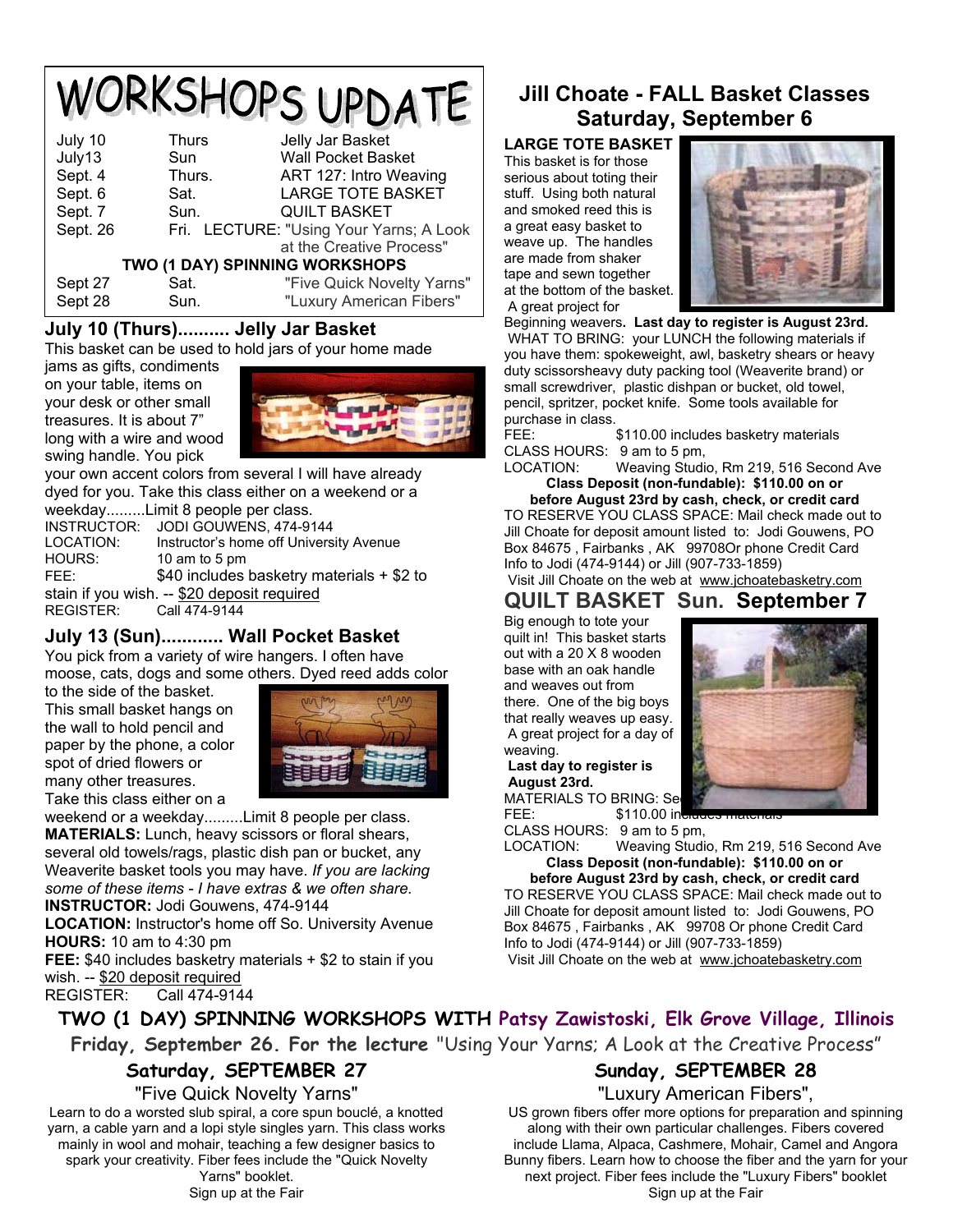## **MAKE THIS THE SUMMER TO LEARN SOMETHING NEW**



**8 shaft Baby Wolf with rollers, Bench with baskets Two reeds \$1800 Call Diane at 488-4849** 

#### **Gilmore floor loom FOR SALE**

 includes spool rack, cardboard spools and tension box? 40-45 inches wide - originally by Charlotte Van Zant Phone number is: 907-456-1729 - Martha Gelineau.

#### **FOR SALE**

**8 Shaft LeClere table loom with stand Small warping board, romex raddle \$400 or Best Offer Call the Studio, 452-7737** 

**LOOKING FOR USED WOOL CARDERS For Sale**  Call Chelsey – 458-9469

\*\*\*\*\*\*\*\*\*\*\*

#### **WANTED TO BUY - WARP STRETCHERS – ANY SIZ**

Used temples - interested in several sizes contact: Jodi Gouwens 474-9144 From 10" to 30" \*\*\*\*\*\*\*\*\*\*\*

## OTHER FOR SALE ITEMS

Pearl flute - \$200 or Best Offer Buffet Clarinet - \$200 or Best Offer Saxophone mouth piece & ligature assorted music books \*\*\*\*\*\*\*\*\*\*\*

#### **60' 16 harness AVL Production dobby loom.**

Not used much, has a single box fly shuttle, a big warp beam with 1" spacers with extra reeds two fly shuttles, asking \$9,500. Lives in Homer, AK Kathleen Pfundt 235-3473 mkpfundt@gmail.com \*\*\*\*\*\*\*\*\*\*\*

**FOR SALE Solid oak weavers bench for sale.** Measurements are H24" x W52" x D13". Handcrafted from an old farm in the state of Washington. Asking \$350 OBO. Contact Cheryl 488-6506



#### **LETTER FROM THE GEORGESON BOTANICAL GARDEN SOCIETY**

Vendor Call for the "Garden Faire" taking place on Saturday, July 19th, 2008 from 11am to 7pm at the Georgeson Botanical Garden, 117 West Tanana Drive, on the UAF campus, in Fairbanks, Alaska. Featuring artists and live music, arts and crafts demonstrations, family fun activities, the 3rd Annual Quilt and Fiber show, an Open Invitational Garden Art show, and arts and crafts for sale.

Interested in reserving a booth, demonstrating your talent, or volunteering? For more information call (907)474-6921 or visit our website at www.uaf.edu/snras/gbg/ This event is sponsored by the Georgeson Botanical Garden Society.

#### **IN OUR EMAIL BOX**

I live in Nome and have been collecting Qiviut for some time. I was wondering if you spin it or know where I can get it sent out for spinning? Thanks Much. Melissa Taylor (907) 443-7864

## **Welcome to the world's Premier supplier of pure silk products.**

**website www.beautifulsilks.com**

## **THANK YOU THANK YOU**

**Thanks to all of the members who helped out with the Youth Program this summer. Stepping in and helping in short notice, going for food, staying longer over the noon hour and or coming in ½ hour earlier so Thanks so much to Sherrill Peterson, Jodi Gouvens, Janlee Irving, Sue Englebrecht, Marnie Cornwall, Susan Luckow, Becky Hammer, Gayle Hazen, Nora Gruner, Mariana Stolz, and Linde Kienle for helping with extra hours and helping the newer teachers.** 

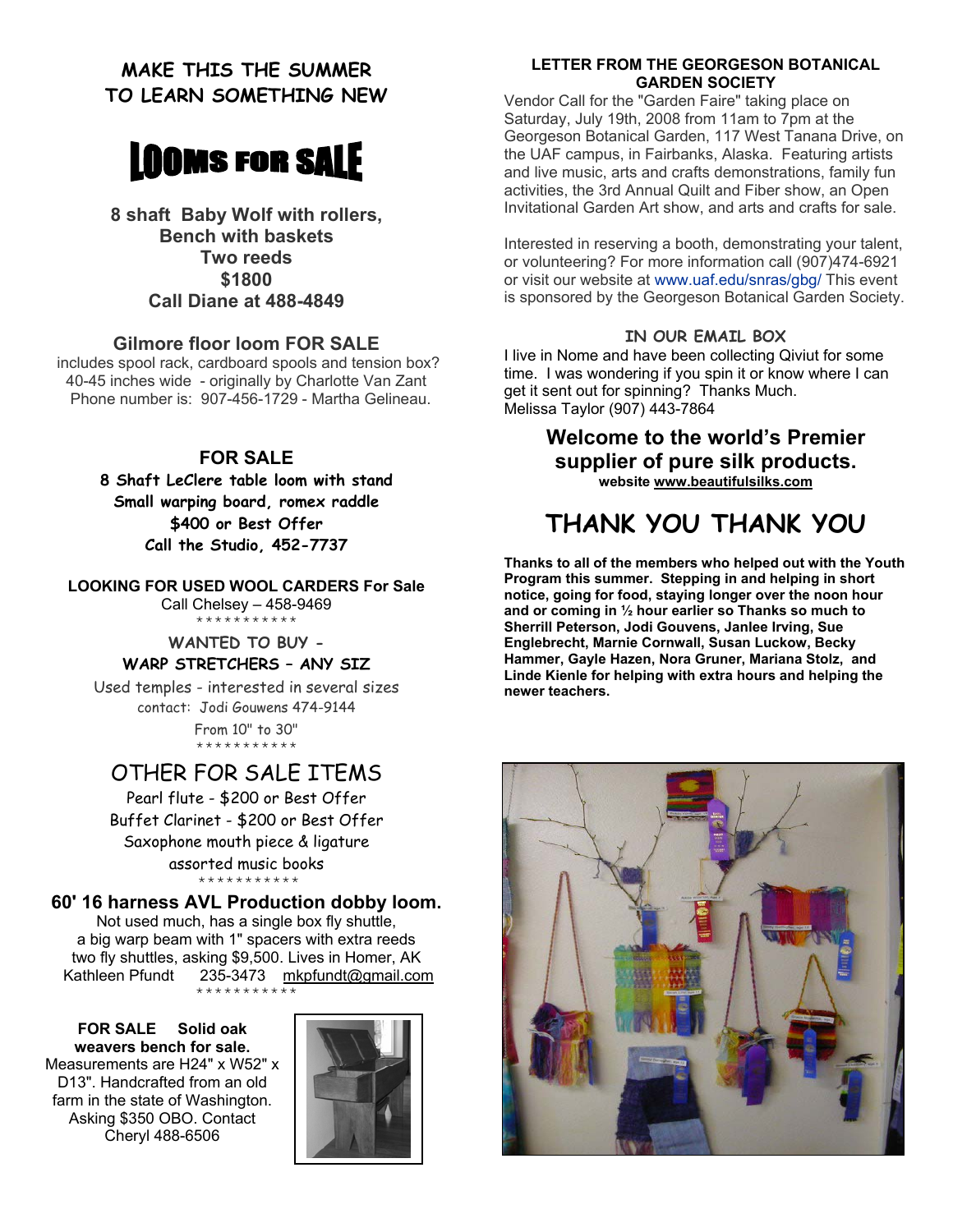## **Division 10 SPINNING AND WEAVING**<br>Sponsored by the

**FAIRBANKS WEAVERS & SPINNERS GUILD Superintendent: Kate Hedstrom -----------------------451-0975 Special Preparation:** Exhibitors must indicate on the exhibit tag if item made is from a kit. Include a 3x5 card which describes fiber, materials, and techniques in cases where it is not obvious. Any entry made with Alaskan fleece or wool may be eligible for the Alaska Sheep and Wool Grower's Association Award. Please notify the Superintendent if your entry qualifies.

#### **For more information about exhibiting in this division, please refer to the handbook available**

**at the Fair Office and online. ENTRY DAY Saturday, July 26, 1 to 6 p.m. Badger Hall**  Sunday August 10, 11 to 4 p.m. Badger Hall **Special Award People's Choice Rosette Class A ------------------------ Woven Clothing**  Lot 1 Accessories Lot 4 Ensemble (2 or more pieces) Lot 2 Tailored garments Lot 5 Other Lot 3 Non or semi-constructed garments **Class B ------------------------ Woven Yardage**  Lot 1 Clothing Lot 2 Household Lot 3 Other **Class C -------------------------Woven Household Goods**  Lot 1 Afghan/throw/coverlet Lot 4 Towels<br>
Lot 2 Pillow Lot 5 Upholst Lot 5 Upholstered items Lot 3 Table linen Lot 6 Rugs **Class D -------------------------Decorative Weavings**  Lot 1 Miniature (less then 12" x 12") Lot 2 Two-dimensional (flat) Lot 3 Three-dimensional **Class E -------------------------Wet Felting**  Lot 1 Wearable – raw fleece Lot 2 Non-wearable – raw fleece Lot 3 Wearable – knit, crochet, woven Lot 4 Non-wearable – knit, crochet, woven **Class F -------------------------Needle Felting**  Lot 1 Miniatures Lot 2 Pictorial Lot 3 Embellishment **Class G ------------------------Basketry**  Lot 1 Spoked Lot 4 Coiled Lot 2 Ribbed Lot 5 Wicker Lot 3 Plaited Lot 6 Combined/other **Class H ------------------------------------------Bobbin Lace**  Lot 1 Torchon – trim and strips Lot 2 Torchon – other Lot 3 Non-torchon – other (e.g. Flanders Lace)  **HANDSPUN DESIGNS – WOVEN OR NON-WOVEN Class I -------- Handspun Clothing**  Use lot numbers listed in Class A. **Class J ------- Handspun Yardage**  Use lot numbers listed in Class B. **Class K -------Handspun Household Goods**  Use lot numbers in Class C. **Class L -------Handspun Decorative Weaving**  Use lot numbers in Class D. **Class M ------ Handspun Skeins** Minimum: 25 yards Indicate method of preparation, include sample of raw material. Lot 1 Wool Lot 6 Down<br>Lot 2 Silk Lot 7 Synthe Lot 7 Synthetic, new fibers (soy, bamboo)<br>Lot 8 Blends Lot 3 Cotton Lot 4 Linen, & baste fibers Lot 9 Novelty Lot 5 Hair **Class N -Handspun Collection** A collection is three items minimum. Indicate method of preparation, include sample of raw material. **Collection Awards** *Applies to ALL collections*  **1st prize ---\$6 2nd prize---\$4 3rd prize -----\$2 Class Champion extra \$2**  Lot 1 One each of Lot 1 through 7 in Class M Lot 2 One fiber selection of techniques (novelty) 3 skeins min. Lot 3 Blend collection, 3 skeins minimum

Lot 4 Handspun/commercial blend

Lot 5 Other

#### **HAND-DYEING** Commercial or handspun allowed **Class O ------------Synthetic Dyes**  Lot 1 Solid colors Lot 5 Batik<br>
Lot 2 Multi-colored Lot 6 Shibori Lot 2 Multi-colored Lot 3 Ikat Lot 7 Collection (3 minimum)<br>
Lot 4 Tie-dve Lot 8 Painting on silk Lot 8 Painting on silk **Class P ---------------Natural Dyes**  Use lot numbers listed in Class O. **JUNIOR WEAVING AGE 16 AND UNDER**  The Junior Grand Champion receives a Rosette, and an additional prize from the Division 10 sponsor: **The Fairbanks Weavers and Spinners Guild.**  Please add the appropriate sub lot letter to the lot number<br>JUNIOR ENTRY DAY Saturday, July 26, 1 to 6 p.m. Saturday, July 26, 1 to 6 p.m. Badger Hall **JUNIOR PICK-UP** Sunday August 10, 11 - 4 p.m. Badger Hall a. Age 7 and under b. Age 8 to 11 c. Age 12 to 16 **Class AA ------------------Woven Clothing – Junior**  Lot 1 Accessories Lot 2 Tailored garments Lot 3 Non or semi-constructed garments Lot 4 Ensemble (2 or more pieces) **Class BB ------------------Woven Household Goods – Junior**  Lot 1 Hot pads<br>
Lot 2 Table coverings<br>
Lot 4 Other Lot 2 Table coverings **Class CC -----------------Decorative Weavings – Junior**  Lot 1 Miniature (less than 12" x 12") Lot 2 Two–dimensional (flat) Lot 3 Three–dimensional **Class DD ------------------Handspun Designs – Junior**  Lot 1 Clothing Lot 2 Household goods<br>Class EE ------------------------ Handsp **Handspun Skeins – Junior** Lot 1 Wool Lot 6 Down Lot 2 Silk Lot 7 Synthetic, new fibers (soy, bamboo) Lot 3 Cotton Lot 8 Blends Lot 4 Linen, baste fibers Lot 9 Novelty Lot 5 Hair **Class FF ------------------ Felting – Junior**  Lot 1 Wearable Lot 2 Non-wearable Lot 3 Needle felting **Class GG ------------------Basketry – Junior**  Lot 1 Spoked Lot 2 Ribbed Lot 3 Plaited<br>
Lot 4 Coiled Lot 5 Wicker Lot 6 Combined/other Lot 4 Coiled Lot 5 Wicker **Class HH -------------------------------Synthetic Dyes – Junior**  Lot 1 Solid colors Lot 2 Multi-colored Lot 6 Shibori Lot 3 Ikat Lot 7 Collection (3 minimum) Lot 4 Tie-dye Lot 8 Painting on silk

**Class II ---------Natural Dyes – Junior** 

Use lot numbers listed in Class HH.

#### **WEB SITES TO CHECK OUT** \*\*\*\*\*\*\*\*\*\*\*

favorite weaving, spinning, felting, etc. internet sites.

http://www.allfiberarts.com/

Recycled Silk Yarn Skein From \$9.95 The Hunger Site will fund 25.0 cups of food for each Recycled Silk Yarn Skein, or set of three, purchased.

www.hungersite.com